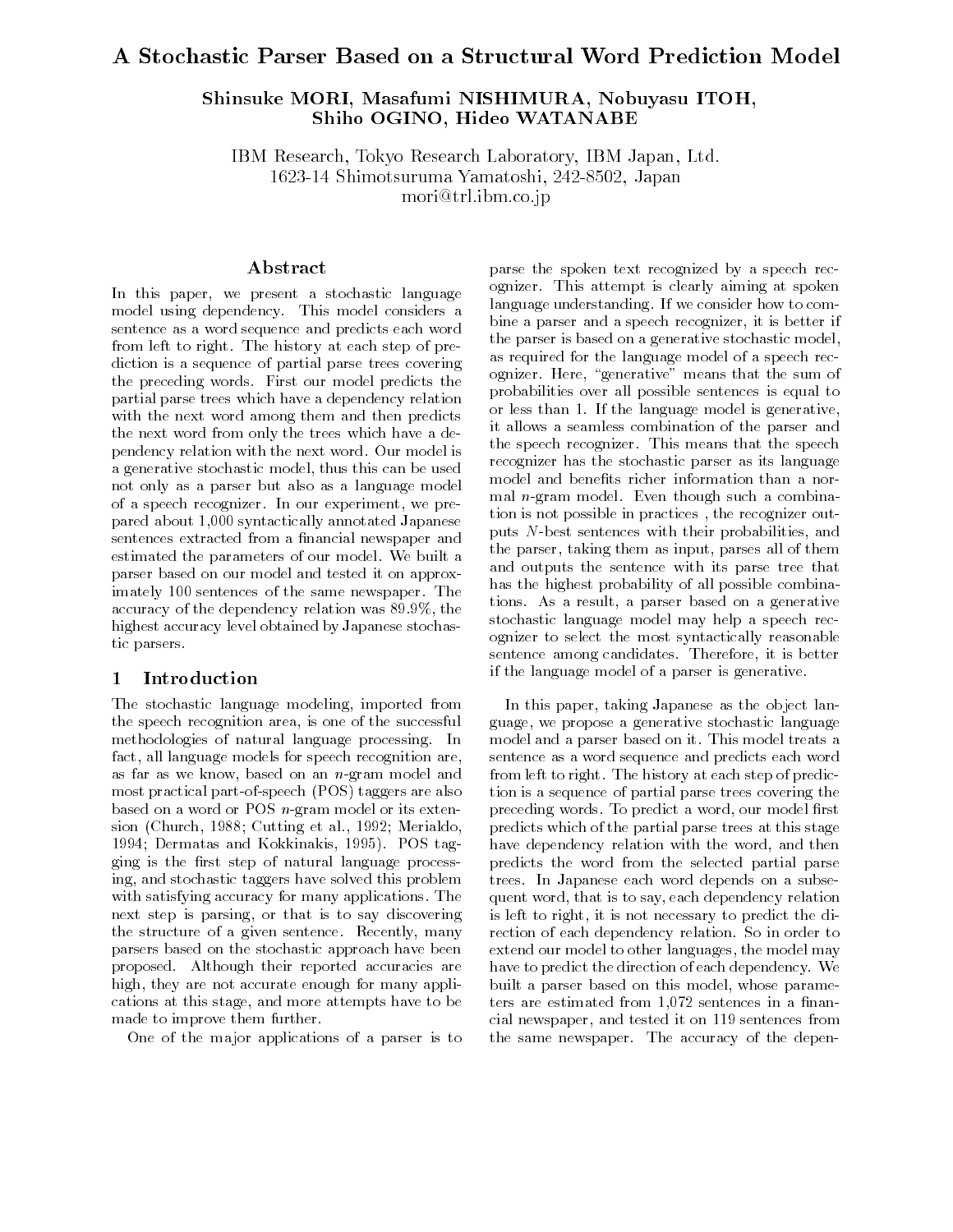dency relation was 89.9%, the highest obtained by any Japanese stochastic parsers.

# 2 Stochastic Language Model based on Dependency

In this section, we propose a stochastic language model based on dependency. Unlike most stochastic language models for a parser, our model is theoretically based on a hidden Markov model. In our model a sentence is predicted word by word from left to right and the state at each step of prediction is basically a sequence of words whose modicand has not appeared yet. According to a psycholinguistic report on language structure (Yngve, 1960), there is an upper limit on the number of the words whose modicands have not appeared yet. This limit is determined by the number of slots in short-term memory,  $7 \pm 2$  (Miller, 1956). With this limitation, we can design a parser based on a finite state model.

### 2.1 Sentence Model

The basic idea of our model is that each word would be better predicted from the words that have a dependency relation with the word to be predicted than from the preceding two words (tri-gram model). Let us consider the complete structure of the sentence in Figure 1 and a hypothetical structure after the prediction of the fifth word at the top of Figure 2. In this hypothetical structure, there are three trees: one root-only tree  $(t_b \text{ composed of } w_3)$  and two two-node trees  $(t_a$  containing  $w_1$  and  $w_2$ , and  $t_c$ containing w4 and w5). If the last two trees (to and a  $t_c$ ) depend on the word  $w_6$ , this word may better be predicted from these two trees. From this point of view, our model first predicts the trees depending on the next word and then predicts the next word from these trees.

Now, let us make the following definitions in order to explain our model formally.

- w = w1w2 wh : www.qare a sexual assessment word is defined as a pair consisting of a string of alphabetic characters and a part of speech (e.g. the/DT).
- $t_i = t_1 t_2 \cdots t_{k_i}$  : a sequence of partial parse  $\mathbf{r}$  is a corresponding to the interval wide in the interval wide in  $\mathbf{r}_i$  , we have the interval wide in  $\mathbf{r}_i$
- $\bullet$   $\bm{t}_i^+$  and  $\bm{t}_i^-$  : subsequences of  $\bm{t}_i^-$  having and not having a dependency relation with the next structure word respectively. In Japanese, like many other languages, no two dependency relations cross each other; thus  $\boldsymbol{t}_i = \boldsymbol{t}_i^{\top} \boldsymbol{t}_i^{\top}$  .
- $\bullet$   $\langle t \ w \rangle$  : a tree with w as its root and t as the sequence of all subtrees connected to the root. After  $w_{i+1}$  has been predicted from the trees depending on it  $(\boldsymbol{t}^+_i)$ , there are trees remaining  $(\boldsymbol{t}_i$  ) and a newly produced tree  $(\langle \boldsymbol{t}_i^+ w_{i+1} \rangle)$  ; thus  $t_{i+1} = t_i \quad \langle t_i^{\top} w_{i+1} \rangle$ .



Figure 2: Word prediction from a partial parse

 $\bullet$   $y_{max}$ : upper limit on the number number of words whose modicands have not appeared yet.

Under these definitions, our stochastic language model is defined as follows:

$$
P(\mathbf{w}) = \prod_{i=1}^{n} P(w_i | w_1 w_2 \cdots w_{i-1})
$$
  
\n
$$
\approx \sum_{\mathbf{t}_n \in T_n} \prod_{i=1}^{n} P(w_i | \mathbf{t}_{i-1}^+) P(\mathbf{t}_{i-1}^+ | \mathbf{t}_{i-1}) \tag{1}
$$

where  $T_n$  is all possible binary trees with n nodes. Here, the first factor,  $(P(w_i|\boldsymbol{t}_{i-1}^\prime))$ , is called the word prediction model and the second,  $(P(\boldsymbol{t}^{\scriptscriptstyle +}_{i-1}|\boldsymbol{t}_{i-1})),$  the state prediction model. Let us consider Figure 2 again. At the top is the state just after the prediction of the fth word. The state prediction model then predicts the partial parse trees depending on the next word among all partial parse trees, as shown in the second figure. Finally, the word prediction model predicts the next word from the partial parse trees depending on it.

As described above, there may be an upper limit on the number of words whose modicands have not yet appeared. To put it in another way, the length of the sequence of partial parse trees  $(t_i)$  is limited.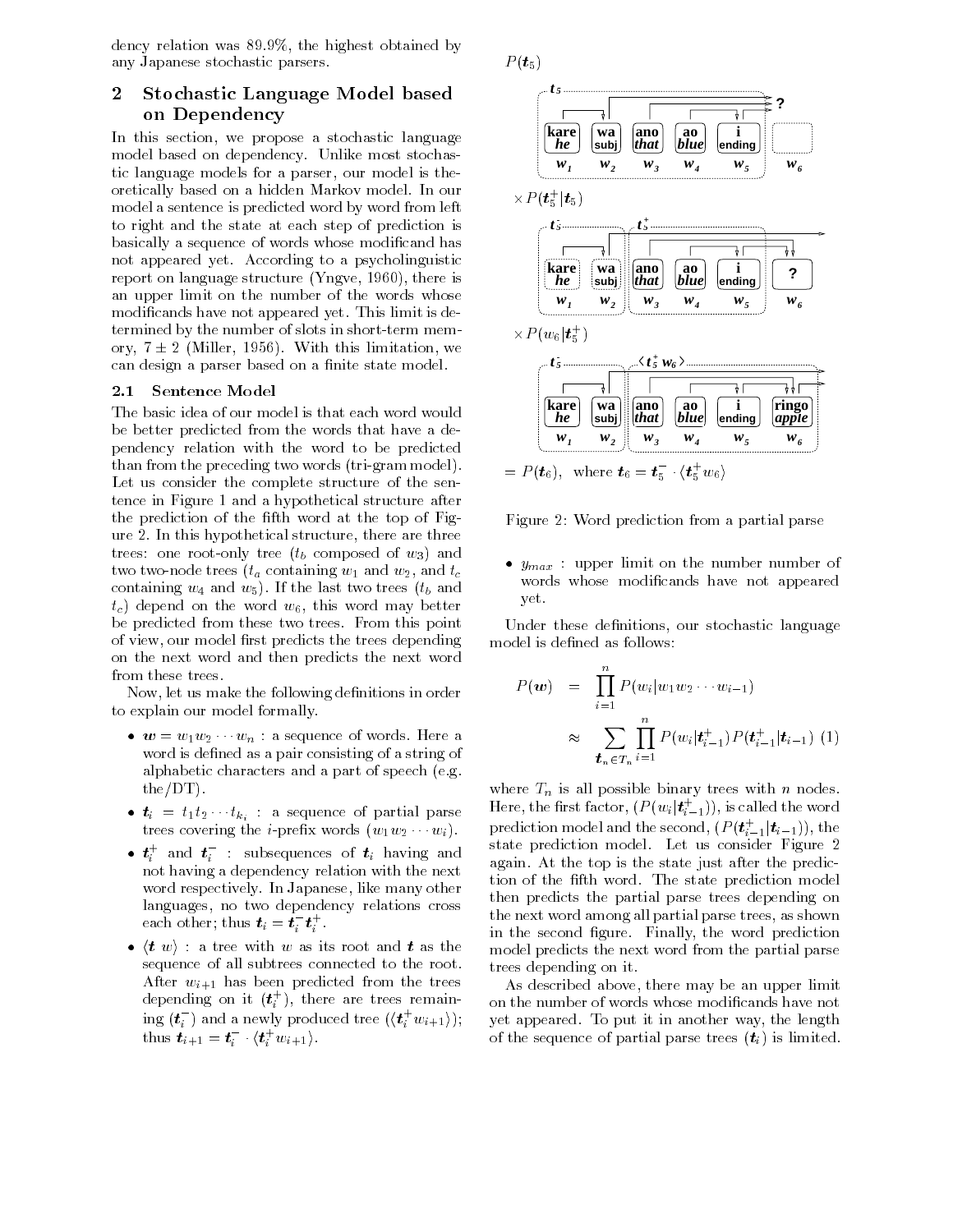

Figure 1: Dependency structure of a sentence.

Therefore, if the depth of the partial parse tree is also limited, the number of possible states is limited. Under this constraint, our model can be considered as a hidden Markov model. In a hidden Markov model, the first factor is called the output probability and the second, the transition probability.

Since we assume that no two dependency relations cross each other, the state prediction model only has to predict the number of the trees depending on the next word. Thus  $P(\mathbf{t}_{i-1}|\mathbf{t}_{i-1}) = P(y|\mathbf{t}_{i-1})$ where y is the number of trees in the sequence  $\boldsymbol{t}^+_{i-1}.$ According to the above assumption, the last <sup>y</sup> partial parse trees depend on the  $i$ -th word. Since the number of possible parse trees for a word sequence grows exponentially with the number of the words, the space of the sequence of partial parse trees is huge even if the length of the sequence is limited. This inevitably causes a data-sparseness problem. To avoid this problem, we limited the number of levels of nodes used to distinguish trees. In our experiment, only the root and its children are checked to identify a partial parse tree. Hereafter, we represent  $P_{LL}$  to denote this model, in which the lexicon of the first level and that of the second level are considered. Thus, in our experiment each word and the number of partial parse trees depending on it are predicted by a sequence of partial parse trees that take account of the nodes whose depth is two or less. It is worth noting that if the dependency structure of a sentence is linear  $-$  that is to say, if each word depends on the next word,  $-$  then our model will be equivalent to a word tri-gram model.

We introduce an interpolation technique (Jelinek et al., 1991) into our model like those used in n-gram models. By loosening tree identication regulations, we obtain a more general model. For example, if we check only the POS of the root and the POS of its children, we will obtain a model similar to a POS tri-gram model (denoted  $P_{PP}$  hereafter). If we check the lexicon of the root, but not that of its children, the model will be likeaword bi-gram model (denoted  $P_{NL}$  hereafter). As a smoothing method, we can interpolate the model  $P_{LL}$ , similar to a word<br>tri gram model with a more general model  $P_{LR}$  or 2.3 tri-gram model, with a more general model,  $P_{PP}$  or  $P_{NL}$ . In our experiment, as the following formula indicates, we interpolated seven models of different

generalization levels:

$$
P(w_i|t_{i-1}^+) = \lambda_6 P_{LL}(w_i|t_{i-1}^+) + \lambda_5 P_{PL}(w_i|t_{i-1}^+) + \lambda_4 P_{PP}(w_i|t_{i-1}^+) + \lambda_3 P_{NL}(w_i|t_{i-1}^+) + \lambda_2 P_{NP}(w_i|t_{i-1}^+) + \lambda_1 P_{NN}(w_i|t_{i-1}^+) + \lambda_0 P_{w,0-\text{gram}} \tag{2}
$$

where X in  $P_{YX}$  is the check level of the first level of the tree (N: none, P: POS, L: lexicon) and  $Y$  is that of the second level, and  $P_{w,0-\text{gram}}$  is the uniform distribution over the vocabulary  $\mathcal{W}(P_{w,0-\text{gram}}(w))$  $1/|\mathcal{W}|$ ).

The state prediction model  $(P(y|t_{i-1}))$  is also interpolated in the same way. In this case, the possible events are  $y = 1, 2, \ldots, y_{max}$ , thus;  $P_{y,0-\text{gram}} =$  $1/y_{max}$ .

### 2.2 Parameter Estimation

Since our model is a hidden Markov model, the parameters of a model can be estimated from a row corpus by EM algorithm (Baum, 1972). With this algorithm, the probability of the row corpus is expected to be maximized regardless of the structure of each sentence. So the obtained model is not always appropriate for a parser.

In order to develop a model appropriate for a parser, it is better that the parameters are estimated from a syntactically annotated corpus by a maxi mum likelihood estimation (MLE) (Merialdo, 1994) as follows:

$$
P(w|t^+) \stackrel{\text{MLE}}{=} \frac{f(\langle t^+ w_i \rangle)}{\sum_w f(\langle t^+ w_i \rangle)}
$$

$$
P(t^+|t) \stackrel{\text{MLE}}{=} \frac{f(t^+,t)}{f(t)}
$$

where  $f(x)$  represents the frequency of an event x in the training corpus.

The interpolation coefficients in the formula  $(2)$ are estimated by the deleted interpolation method (Jelinek et al., 1991).

### **2.3 Selecting Words to be Lexicalized**

Generally speaking, a word-based n-gram model is better than a POS-based  $n$ -gram model in terms of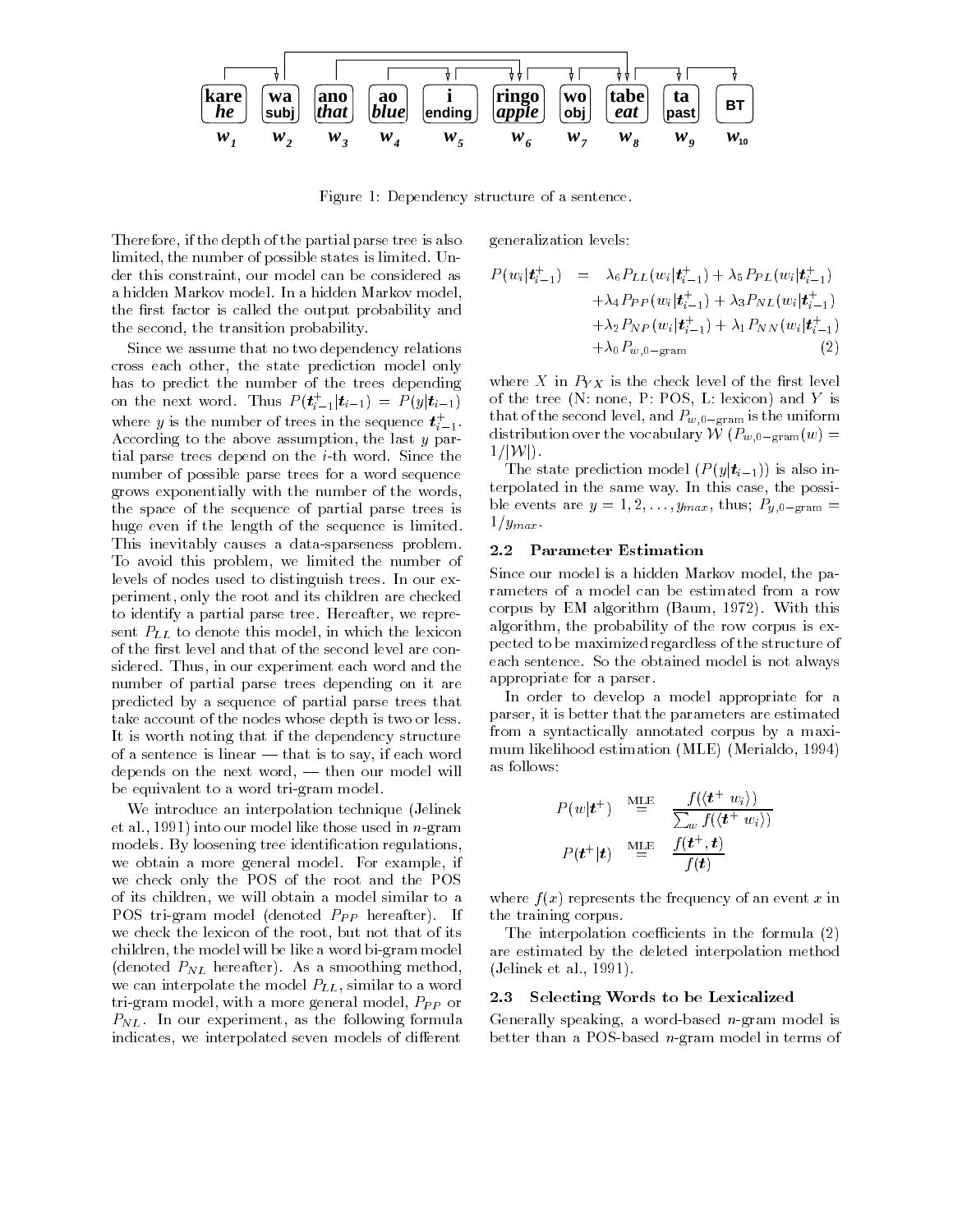predictive power; however lexicalization of some infrequent words may be harmful because it may cause a data-sparseness problem. In a practical tagger (Kupiec, 1989), only the most frequent 100 words are lexicalized. Also, in a state-of-the-art English parser (Collins, 1997) only the words that occur more than 4 times in training data are lexicalized.

For this reason, our parser selects the words to be lexicalized at the time of learning. In the lexicalized models described above  $(P_{LL}, P_{PL}$  and  $P_{NL})$ , only the selected words are lexicalized. The selection criterion is parsing accuracy (see section 4) of a held-out corpus, a small part of the learning corpus excluded from parameter estimation. Thus only the words that are predicted to improve the parsing accuracy of the test corpus, or unknown input, are lexicalized. The algorithm is as follows (see Figure 3):

- 1. In the initial state all words are in the class of their POS.
- 2. All words are sorted in descending order of their frequency, and the following process is executed for each word in this order:
	- (a) The word is lexicalized provisionally and the accuracy of the held-out corpus is calculated.
	- (b) If an improvement is observed, the word is lexicalized definitively.

The result of this lexicalization algorithm is used to identify a partial parse tree. That is to say, only lexicalized words are distinguished in lexicalized models. If no words were selected to be lexicalized, then  $P_{NL} = P_{NP}$  and  $P_{LL} = P_{PL} = P_{PP}$ . It is worth noting that if we try to join a word with another word, then this algorithm will be a normal top-down clustering algorithm.

#### $2.4$ Unknown Word Model

To enable our stochastic language model to handle unknown words, we added an unknown word model based on a character bi-gram model. If the next word is not in the vocabulary, the model predicts its POS and the unknown word model predicts the string of the word as follows:

$$
P(w|POS) = \prod_{i=1}^{m+1} P_{POS}(x_i|x_{i-1})
$$
  
where  $w = x_1x_2 \cdots x_m$ ,  $x_0 = x_{m+1} = BT$ .

BT, a special character corresponding to a word boundary, is introduced so that the sum of the probability over all strings is equal to 1.

In the parameter estimation described above, a learning corpus is divided into  $k$  parts. In our experiment, the vocabulary is composed of the words



Figure 3: A conceptual figure of the lexicalization algorithm.

occurring in more than one partial corpus and the other words are used for parameter estimation of the unknown word model. The bi-gram probability of the unknown word model of a POS is estimated from the words among them and belonging to the POS as follows:

$$
P_{\text{POS}}(x_i|x_{i-1}) \stackrel{\text{MLE}}{=} \frac{f_{\text{POS}}(x_i, x_{i-1})}{f_{\text{POS}}(x_{i-1})}.
$$

The character bi-gram model is also interpolated with a uni-gram model and a zero-gram model. The interpolation coefficients are estimated by the deleted interpolation method (Jelinek et al., 1991).

#### 3 3 Syntactic Analysis

Generally, a parser may be considered as a module that receives a sequence of words annotated with a POS and outputs its structure. Our parser, which includes a stochastic unknown word model, however, is able to accept a character sequence as an input and execute segmentation, POS tagging, and syntactic analysis simultaneously1 . In this section, we explain our parser, which is based on the language model described in the preceding section.

### 3.1 Stochastic Syntactic Analyzer

A syntactic analyzer, based on a stochastic language model, calculates the parse tree (see Figure 1) with the highest probability for a given sequence of characters  $x$  according to the following formula:

$$
\hat{T} = \mathop{\mathbf{argmax}}_{\bm{w}(T) = \bm{x}} P(T|\bm{x})
$$

there is no space between words in Japanese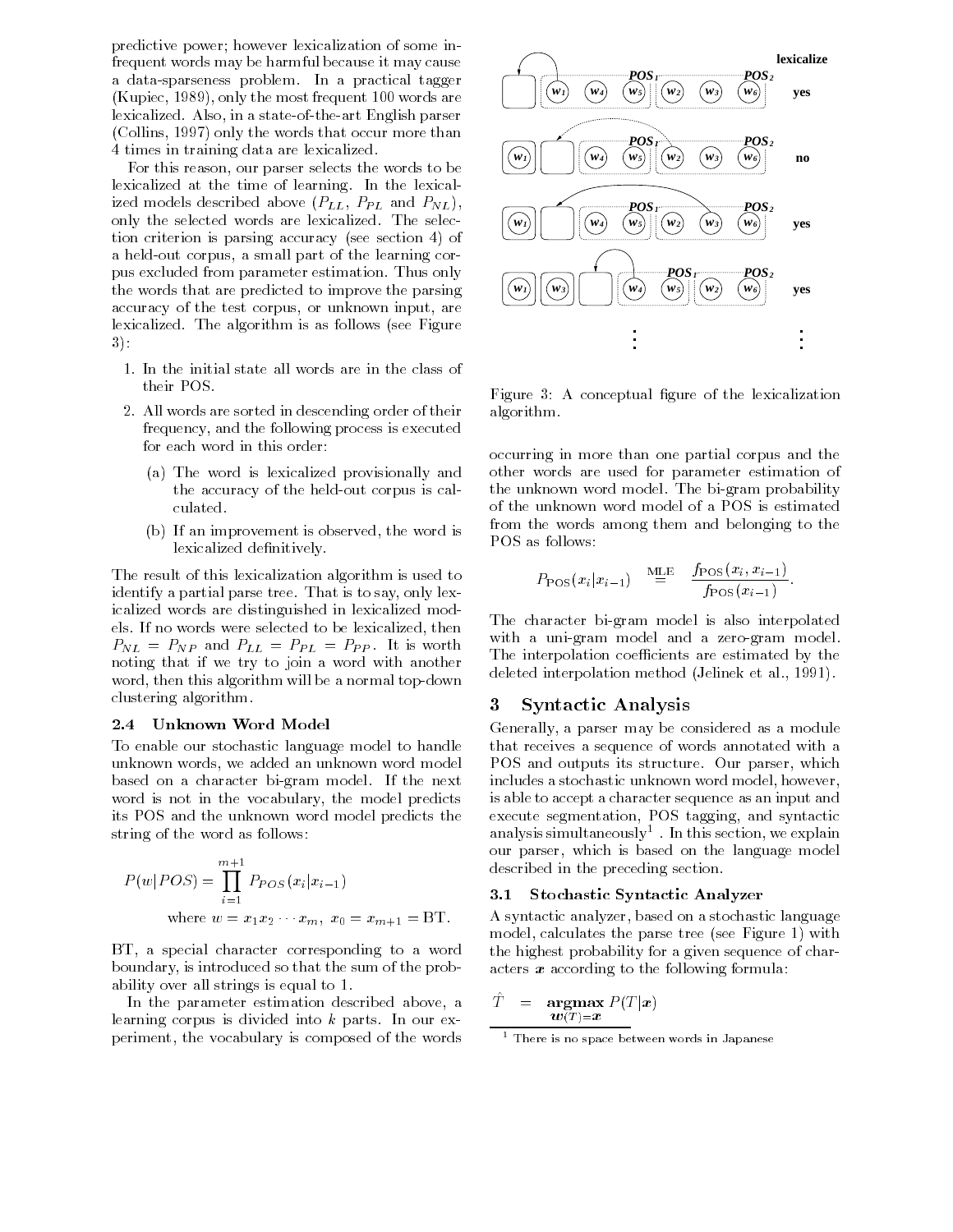- $=$ = argmax <sup>P</sup> (T jx)P (x)  $\mathbf{w}(T) = \mathbf{x}$  $=$   $\argmax P(x|T)P(T)$  ( Bayes' formula)  $\boldsymbol{w}(T)$ = $\boldsymbol{x}$
- $=$  $=$   $\alpha_1$ g $\alpha_2$ ,  $\alpha_3$ ,  $\alpha_4$ ,  $\alpha_5$ ,  $\alpha_7$ ,  $\alpha_8$ ,  $\alpha_9$ ,  $\alpha_1$ ,  $\alpha_2$  $w(T) = x$

where  $w(T)$  represents the concatenation of the word string in the syntactic tree T.  $P(T)$  in the last line is a stochastic language model. In our parser, it is the probability of a parse tree  $T$  defined by the stochastic dependency model including the unknown word model described in section 2.

$$
P(T) = \prod_{i=1}^{n} P(w_i | t_{i-1}^+) P(t_{i-1}^+ | t_{i-1}), \qquad (3)
$$

 $\ldots$   $\ldots$   $\ldots$   $\ldots$   $\ldots$   $\ldots$   $\ldots$   $\ldots$   $\ldots$   $\ldots$   $\ldots$   $\ldots$   $\ldots$   $\ldots$   $\ldots$   $\ldots$   $\ldots$   $\ldots$   $\ldots$   $\ldots$   $\ldots$   $\ldots$   $\ldots$   $\ldots$   $\ldots$   $\ldots$   $\ldots$   $\ldots$   $\ldots$   $\ldots$   $\ldots$   $\ldots$   $\ldots$   $\ldots$   $\ldots$   $\ldots$   $\ldots$ 

### 3.2 Solution Search Algorithm

As shown in formula (3), our parser is based on a hidden Markov model. It follows that Viterbi algorithm is applicable to search the best solution. Viterbi algorithm is capable of calculating the best solution in  $O(n)$  time, where *n* is the number of input characters.

The parser repeats a state transition, reading characters of the input sentence from left to right. In order that the structure of the input sentence may be a tree, the number of trees of the final state  $t_n$  must be 1 and no more. Among the states that satisfy this condition, the parser selects the state with the highest probability. Since our language model uses only the root and its children of a partial parse tree to distinguish states, the last state does not have enough dency models. information to construct the parse tree. The parser can, however, calculate the parse tree from the sequence of states, or both the word sequence and the sequence of  $y$ , the number of trees that depend on the next word. Thus it memorizes these values at each step of prediction. After the most probable last state has been selected, the parser constructs the parse tree by reading these sequences from top to bottom.

#### Evaluation  $\overline{4}$

We developed a POS-based model and its lexicalized version explained in section 2 to evaluate their predictive power, and implemented parsers based on them that calculate the most probable dependency tree from a given character sequence, using the solution search algorithm explained in section 3 to observe their accuracy. In this section, we present and discuss the experimental results.

## 4.1 Conditions on the Experiments

The corpus used in our experiments consists of articles extracted from a financial newspaper (Nihon

Table 1: Corpus.

|          | $\#$ sentences | $\#\text{words}$ | . #chars |
|----------|----------------|------------------|----------|
| learning |                |                  |          |
| : es1    |                |                  |          |

Keizai Shinbun). Each sentence in the articles is segmented into words and its dependency structure is annotated by linguists using an editor specially designed for this task at our site. The corpus was divided into ten parts; the parameters of the model were estimated from nine of them and the model was tested on the rest (see Table 1). A small part of each leaning corpus is withheld from parameter estimation and used to select the words to be lexicalized. After checking the learning corpus, the maximum number of partial parse trees is set to 10  $(y_{max} = 10)$ .

To evaluate the predictive power of our model, we calculated their cross entropy on the test corpus. In this process, the annotated tree in the test corpus is used as the structure of the sentences. Therefore the probability of each sentence in the test corpus is not the summation over all its possible derivations. To compare the POS-based model and the lexicalized model, we constructed these models using the same learning corpus and calculated their cross entropy on the same test corpus. The POS-based model and the lexicalized model have the same unknown word model, thus its contribution to the cross entropy is constant.

We implemented a parser based on the depen-Since our models, including a character-based unknown word model, can return the best parse tree with its probability for any input, we can build a parser that receives a character sequence as input. It is not easy to evaluate, however, because errors may occur in segmentation of the sequence into words and in estimation of their POSs. For this reason, in the following description, we assume a word sequence as the input.

The criterion for a parser is the accuracy of its output dependency relations. This criterion is widely used to evaluate Japanese dependency parsers. The accuracy is the ratio of the number of the words annotated with the same dependency to the number of the words as in the corpus:

$$
accuracy
$$
\n
$$
= \frac{\text{#words depending on the correct word}}{\text{#words}}
$$

The last word and the second-to-last word of a sentence are excluded, because there is no ambiguity. The last word has no word to depend on and the second-to-last word depends always on the last word.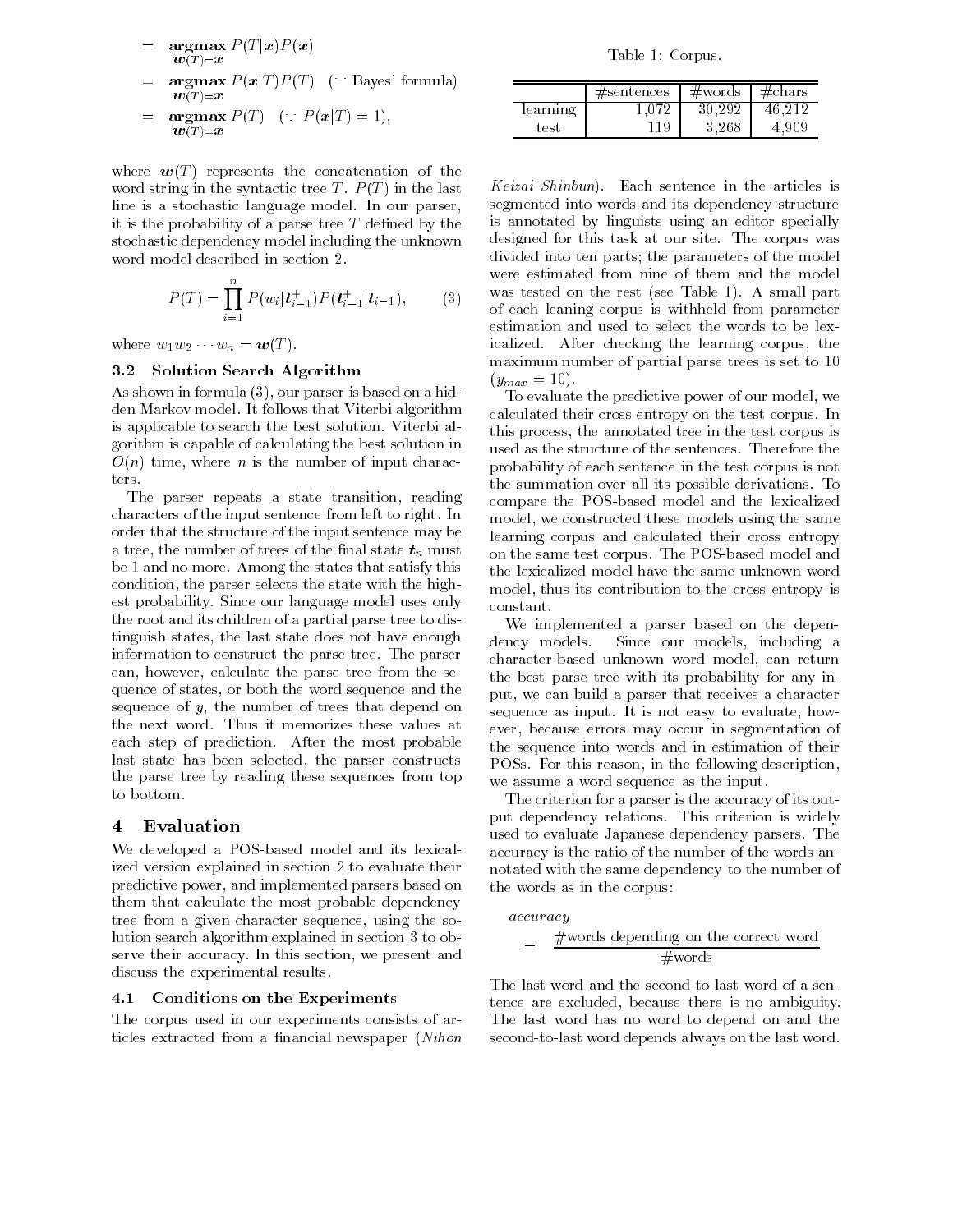Table 2: Cross entorpy and accuracy of each model.

| language model          | cross<br>entropy | accuracy |
|-------------------------|------------------|----------|
| selectively lexicalized | 6.927            | 89.9%    |
| completely lexicalized  | 6.651            | 87.1%    |
| POS-based               | 7.000            | 87.5%    |
| linear structure*       |                  | 78.7%    |

\* Each word depends on the next word.

## 4.2 Evaluation

Table 2 shows the cross entropy and parsing accuracy of the baseline, where all words depend on the next word, the POS-based dependency model and two lexicalized dependency models. In the selectively lexicalized model, words to be lexicalized are selected by the algorithm described in section 2. In the completely lexicalized model, all words are lexicalized. This result attests experimentally that the parser based on the selectively lexicalized model is the best parser. As for predictive power, however, the completely lexicalized model has the lowest cross entropy. Thus this model is estimated to be the best language model for speech recognition. Although there is no direct relation between cross entropy of the language model and error rate of a speech recognizer, if we consider a spoken language parser, it may be better to select the words to be lexicalized using other criterion.

We calculated the cross entropy and the parsing accuracy of the model whose parameters are estimated from  $1/4$ ,  $1/16$ , and  $1/64$  of the learning corpus. The relation between the learning corpus size and the cross entropy or the parsing accuracy is shown in Figure 4. The cross entropy has a stronger tendency to decrease as the corpus size increases. As for accuracy, there is also a tendency for parsers to become more accurate as the size of the learning increases. The size of the corpus we have at this stage is not at all large. However, its accuracy is at the top level of Japanese parsers, which use 50,000 - 190,000 sentences. Therefore, we conclude that our approach is quite promising.

#### $\overline{5}$ 5 Related Works

Historically, structures of natural languages have been described by a context-free grammar and ambiguities have been resolved by parsers based on a context-free grammar (Fujisaki et al., 1989). In recent years, some attempts have been made in the area of parsing by a finite state model (Oflazer, 1999) etc. Our parser is also based on a finite state model. Unlike these models, we focused on reports on a limit on language structure caused by the capacity our memory (Yngve, 1960) (Miller, 1956). Thus our



Figure 4: Relation between cross entropy and parsing accuracy.

model is psycholinguistically more appropriate.

Recently, in the area of parsers based on a stochastic context-free grammar (SCFG), some researchers have pointed out the importance of the lexicon and proposed lexicalized models (Charniak, 1997; Collins, 1997). In these papers, they reported signicant improvement of parsing accuracy. Taking these reports into account, we introduced a method of partial lexicalization and reported signicant improvement of parsing accuracy. Our lexicalization method is also applicable to a SCFG-based parser and improves its parsing accuracy.

The model we present in this paper is a generative stochastic language model. Chelba and Jelinek (1998) presented a similar model. In their model, each word is predicted from two right-most head words regardless of dependency relation between these head words and the word. Eisner (1996) also presented a stochastic structural language model, in which each word is predicted from its head word and the nearest one. This model is very similar to the parser presented by Collins (1996). The greatest difference between our model and these models is in that our model predicts the next word from the head words, or partial parse trees, depending on it. Clearly, it is not always two right-most head words that have dependency relation with the next word. It follows that our model is linguistically more appropirate.

There have been some attempts at stochastic Japanese parser (Haruno et al., 1998) (Fujio and Matsumoto, 1998) (Mori and Nagao, 1998). These Japanese parsers are based on a unit called bunsetsu, a sequence of one or more content words followed by zero or more function words. The parsers take a sequence of units and outputs dependency relations between them. Unlike these parsers, our model de-